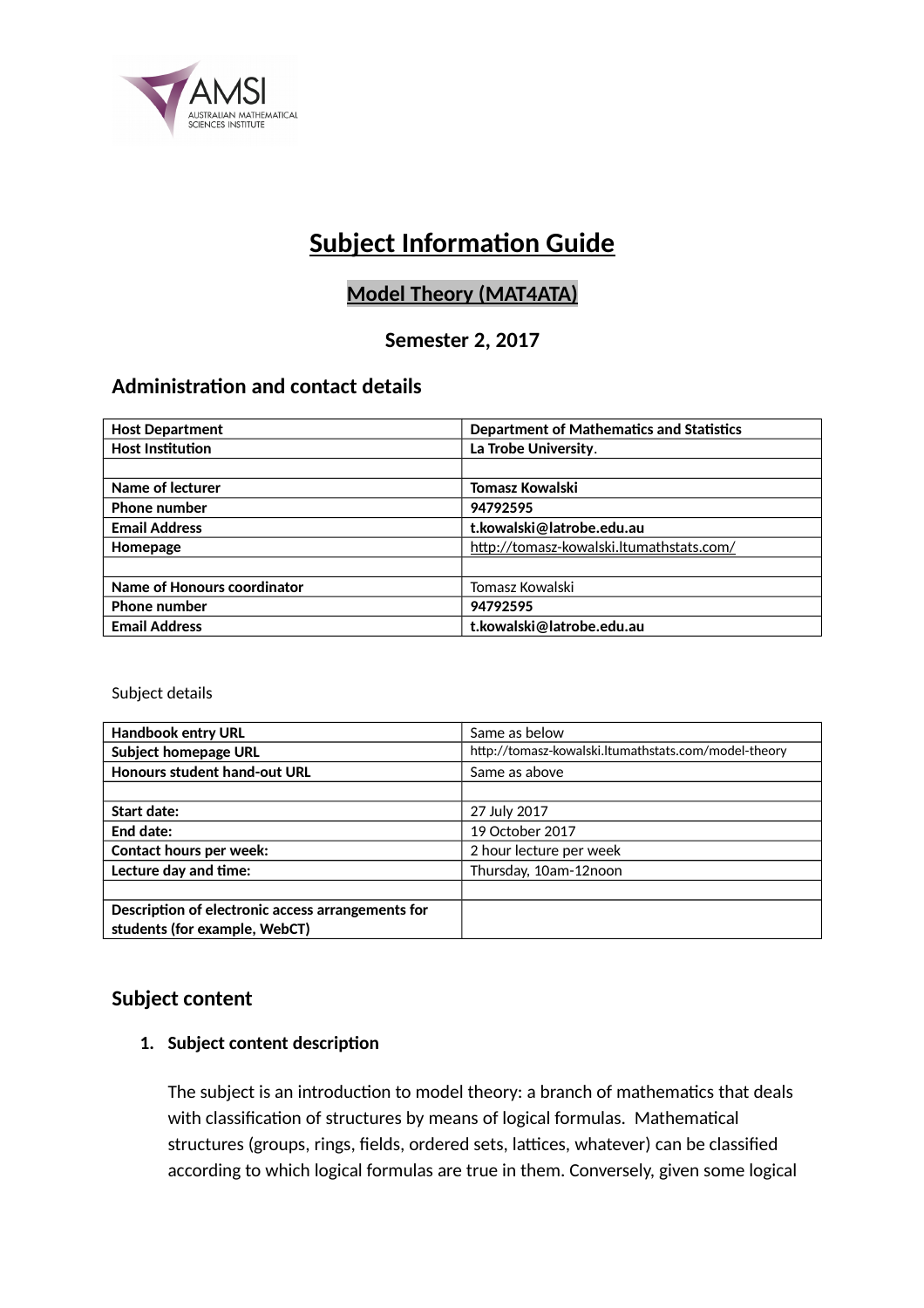

formulas, one wants to find classes of structures in which the formulas are true. If a formula F is true in a structure **S**, we say that **S** is a *model* of F, hence, *model theory*. Mathematicians have used models all the time, they just did not build a theory around it. For example, to demonstrate that the fifth Euclid's postulate does not follow from the rest, one can take a sphere: a (non-standard) model of all the postulates except the fifth. Model *theory* however is relatively young, it did not exist befere the second half of the 20<sup>th</sup> Century.

As model thery is intimately connected with formal logic, we begin with a rather quick overview of first-order logic: enough of it to be able to present Henkin's completeness proof. We spend some time discussing *compactness,* a property that says: if something follows from an infinite set of assumptions it also follows from a finite one. It has some rather striking consequences, such as the fact that one cannot characterise finite structures by first-order formulas, or that any first-order property which holds for all fields of characteristic 0, holds as well for all fields of sufficiently large positive characteristic.

Then, we deal with basic operations on models: homomorphisms, substructures, direct products, unions of chains. We tie these constructions with logical formulas they preserve by means of *preservation theorems.* For example, a formula is preserved by substructures if and only if it is logically equivalent to a formula "for all x,y,z,… F(x,y,z,...)". On the way, we introduce and important tool: *diagrams*, which are a way model can describe themselves. We also briefly encounter *elementary equivalence.* Structures **A** and **B** are elementarily equivalent if they satisfy precisely the same first-order sentences. Intuitively, **A** and **B** are indistinguishable by first-order properties. Elementary equivalence is weaker than isomorphism (of course); in fact, strictly weaker.

*Quantifier elimination* comes next. As the name suggests, it is a method of getting rid of quantifiers from sentences. If this is possible for some class **K** of structures, then the first-order theory of **K** can be greatly simplified: often to the point of being *decidable*. There are other uses, too, and in fact quantifier elimination is the only branch of model theory that has produced extensive industrial applications. Quantifier elimination is connected with the property of *model completeness,* which we will briefly mention, mostly because we need it in a model theoretic proof of a version of Hilbert's Nullstellensatz.

Then, we look at the *ultraproduct* construction. An ultraproduct is a special quotient of a direct product; the construction is fundamental in model theory because it preserves all first-order formulas. We connect ultraproducts with compactness on the one hand, and with elementary equivalence on the other. We give some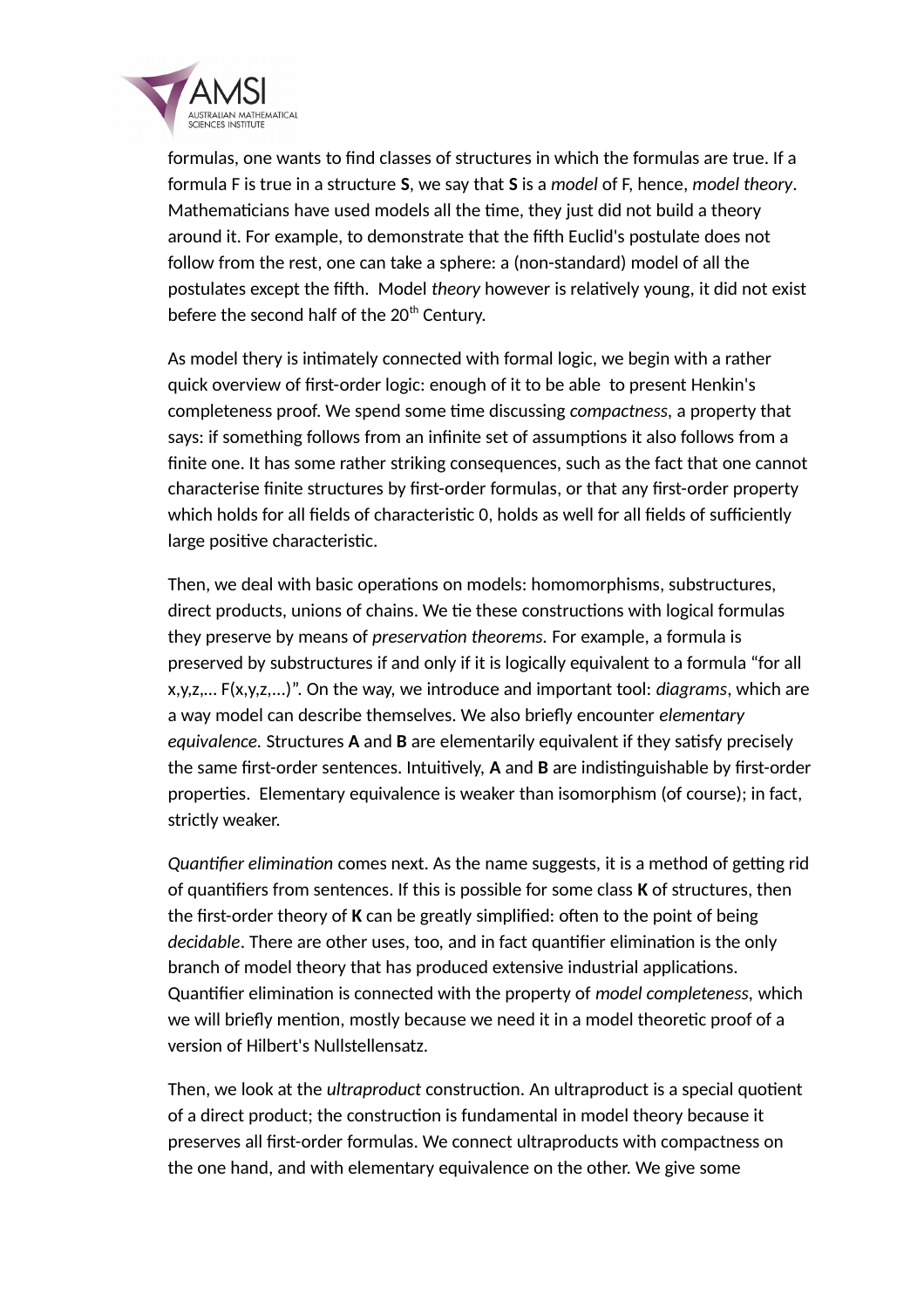

examples of non-standard models that can be obtained via ultraproducts, among them infinitely large "natural numbers" and infinitely small "reals". Getting well acquainted with ultraproducts is one of the main goals of the subject. If time permits, we will look at a model-theoretic proof of Ramsey's Theorem as an application.

Ultraproducts are very good at deling with elementary equivalence, but there is a whole family of equivalences intermediate between isomorphism and elementary equivalence. These are defined and analysed by means of *Ehrenfeucht-Fra*ï*ss*é *games* played on structures. The players are the universal quantifier (Abelard) and the existential quantifier (Eloise). Eloise has a winning strategy for a game of length n if ngenerated substructures chosen during the play are isomorphic. We will mostly focus on games of countably infinite length and the associated notion of *back-and-forth equivalence*. Proofs via games can be messy in written form (because you need to describe a winning strategy), but finding a proof is just playing the game cleverly, so it is good fun. Achieving a degree of proficiency at these games is another main goal.

The final topics are *homogeneity* and *omega-categoricity.* A structure **S** is *homogeneous* if every isomorphism between finitely generated substructures of **S** extends to an automorphism of **S**. A good example of such an **S** is the random graph. Omega-categoricity is a property of sets of sentences (theories): a theory T is *omegacategorical* if all countable models of T are isomorphic. A structure **S** is called omegacategorical is its first-order theory is. An important method of constructing homogeneous and omega-categorical structures is that of *Fra*ï*ss*é *limit.* A good example of what is involved is the following. Consider the integers and the rationals as ordered sets. Both have the property that every finite linearly ordered set embeds in them. But one is homogeneous (the rationals) and the other is not. Fraïssé's construction applied to the set of all finite linear order produces exactly the rationals.

#### **2. Week-by-week topic overview**

#### **The precise breakdown can vary to some extent.**

Weeks 1-2: First-order logic, syntax and semantics. Compactness. Weeks 3-4: Models, homomorphisms, embeddings, direct products. Elementary substructures, elementary equivalence. Diagrams, preservation theorems. Weeks 5-6: Quantifier elimination. Model completeness. Weeks 7-8: Ultraproducts, compactness again, elementary equivalence again. Weeks 9-10: Back-and-forth arguments, Ehrenfeucht-Fraïssé games. Weeks 11-12: Homogeneity, omega-categoricity and Fraïssé limit construction.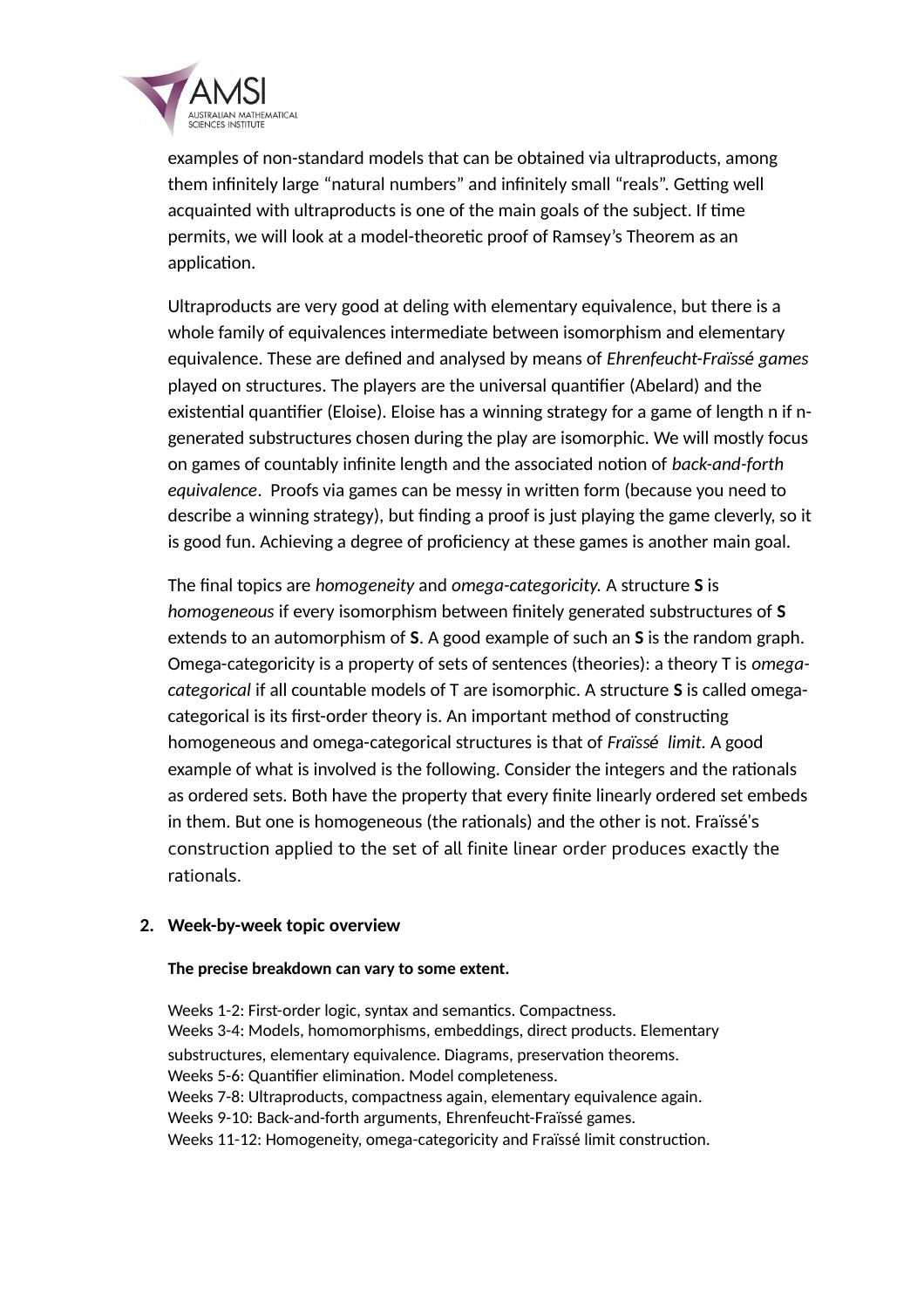

#### **3. Assumed prerequisite knowledge and capabilities**

The subject is an introductory one, so there are no specific prerequisites. However, some basic knowledge of classical algebra and discrete mathematics (groups, rings, fields, graphs, ordered sets) will be assumed.

#### **4. Learning outcomes and objectives**

- Familiarity with basic tools and techniques of model theory.
- Ability to apply model theoretic tools, especially ultraproducts and Ehrenfeucht-Fraïssé games in a variety of contexts.

AQF specific Program Learning Outcomes and Learning Outcome Descriptors (if available):

| AQF Program Learning Outcomes addressed in this      | <b>Associated AQF Learning Outcome Descriptors for</b> |  |
|------------------------------------------------------|--------------------------------------------------------|--|
| subject                                              | this subject                                           |  |
| Familiarity with basic tools and techniques of model | K1. K2                                                 |  |
| theory.                                              |                                                        |  |
| Ability to apply model theoretic tools, especially   | S1, S2, S3, A2                                         |  |
| ultraproducts and Ehrenfeucht-Fraïssé games in a     |                                                        |  |
| variety of contexts.                                 |                                                        |  |

| <b>Learning Outcome Descriptors at AQF Level 8</b><br>Knowledge                                                                                                      |
|----------------------------------------------------------------------------------------------------------------------------------------------------------------------|
| K1: coherent and advanced knowledge of the underlying principles and concepts in one or                                                                              |
| more disciplines<br>K2: knowledge of research principles and methods                                                                                                 |
| <b>Skills</b>                                                                                                                                                        |
| S1: cognitive skills to review, analyse, consolidate and synthesise knowledge to identify and<br>provide solutions to complex problem with intellectual independence |
| S2: cognitive and technical skills to demonstrate a broad understanding of a body of                                                                                 |
| knowledge and theoretical concepts with advanced understanding in some areas                                                                                         |
| S3: cognitive skills to exercise critical thinking and judgement in developing new<br>understanding                                                                  |
| S4: technical skills to design and use in a research project                                                                                                         |
| S5: communication skills to present clear and coherent exposition of knowledge and ideas to                                                                          |
| a variety of audiences                                                                                                                                               |
| Application of Knowledge and Skills                                                                                                                                  |
| A1: with initiative and judgement in professional practice and/or scholarship                                                                                        |
| A2: to adapt knowledge and skills in diverse contexts                                                                                                                |
| A3: with responsibility and accountability for own learning and practice and in collaboration                                                                        |
| with others within broad parameters                                                                                                                                  |
| A4: to plan and execute project work and/or a piece of research and scholarship with some                                                                            |
| independence                                                                                                                                                         |
|                                                                                                                                                                      |